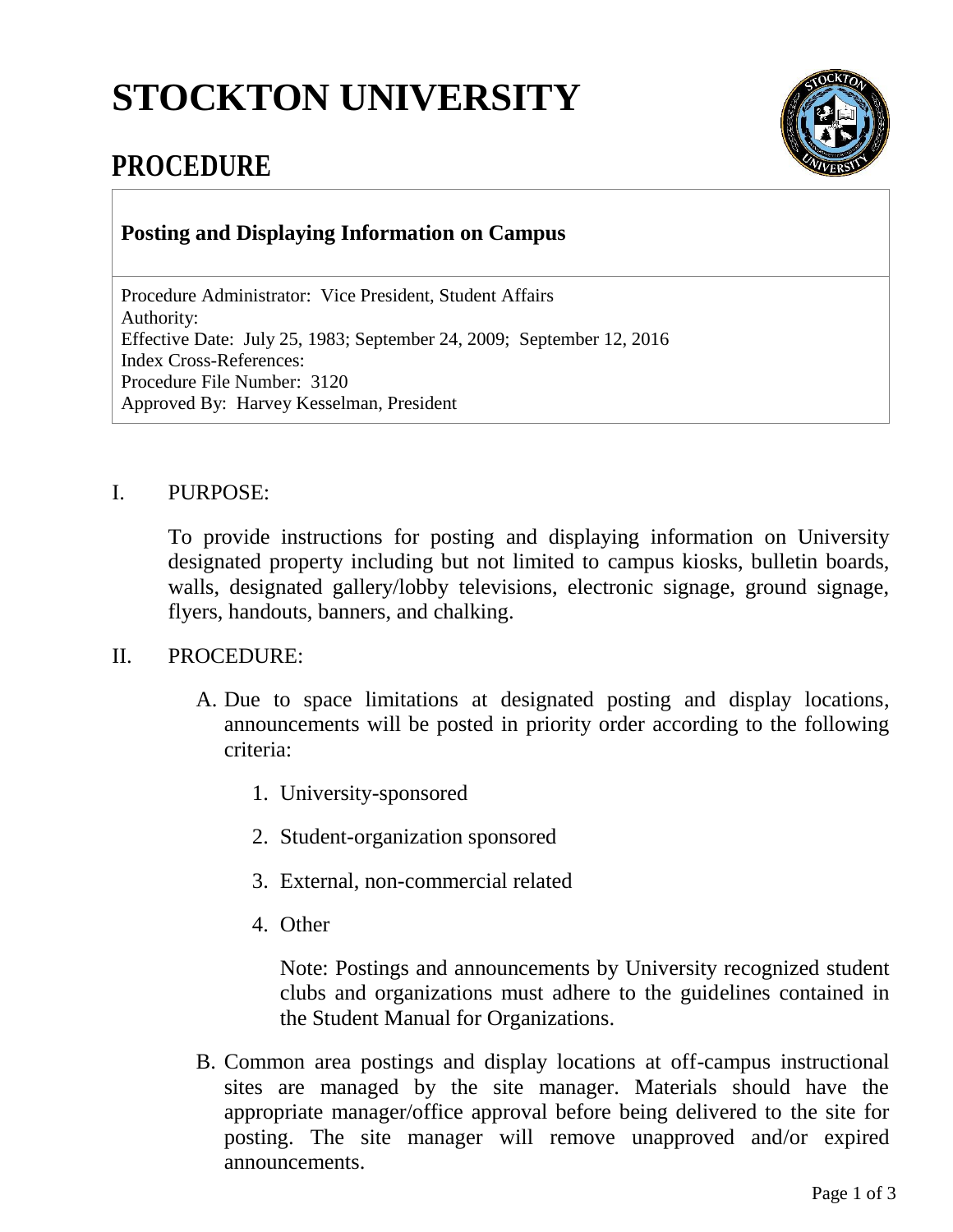- C. Common area posting and display locations on the Galloway Campus are managed by the Office of Event Services and Campus Center Operations. Designated locations and timelines for the posting of announcements are in place to maintain an organized and coherent appearance, reduce litter on campus, minimize confusion, and create an efficient cycling of postings.
	- 1. University announcements for the kiosks, bulletin boards and wall space should have the appropriate manager/office approval before being delivered to the Office of Event Services and Campus Center Operations for posting. External announcements should be delivered directly to the Office of Event Services and Campus Center Operations for review and approval consistent with this Procedure before posting. This office will remove unapproved and/or expired announcements.
	- 2. Banners should have the appropriate manager/office approval before being delivered to the Office of Event Services and Campus Center Operations for hanging. Banner display areas include the Campus Center Coffee House and Academic Galleries. The Office of Event Services and Campus Center Operations will remove unapproved and/or expired banners.
	- 3. Announcement/advertisement requests for the gallery/lobby TV's should be submitted for consideration to the Office of Event Services and Campus Center Operations using the Campus TV Announcements form.
	- 4. Announcement/advertisement requests for the exterior LED signs should be submitted for consideration to the Office of Event Services and Campus Center Operations using the LED Message Sign Request form.

a. Announcements/advertisements for the permanent LED road signs on Vera King Farris Drive are posted according to the following criteria:

- i. Emergencies
- ii. Institutional impact
- iii. Parking instructions
- iv. Major events sponsored by or held at the University

b. Announcements/advertisements for the LED sign on Jimmie Leeds Road are posted according to the following criteria:

i. Emergencies